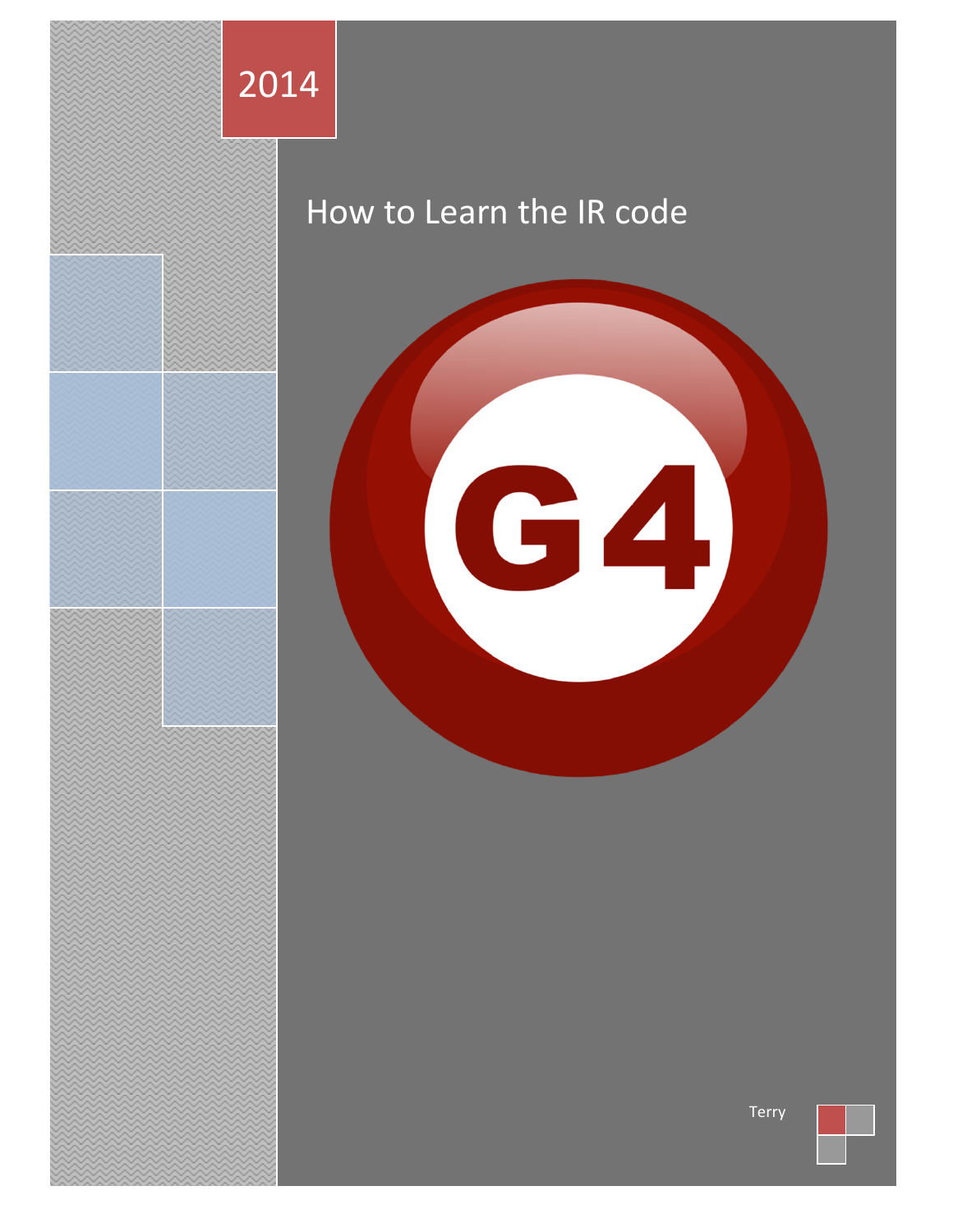**1, You need to install the driver for the IR learner kit.**

**Here is the link you can go to download the driver for the IR Learner kit:**

**[http://smarthomebus.com/dealers/Softwares/2012/IR%20Learner's](http://smarthomebus.com/dealers/Softwares/2012/IR%20Learner) [%20driver%20win%207&Win%20xp.rar](http://smarthomebus.com/dealers/Softwares/2012/IR%20Learner)**

**2, Open Smart Cloud and click the IR learner button.**

| nfigure (C)     | Address (A) | Pairing(P)      | Devices (D)<br>Test(T)                               | Backup (B)<br>Language        | Developers (F9) Users (U)<br>$0$ ther $(0)$ |
|-----------------|-------------|-----------------|------------------------------------------------------|-------------------------------|---------------------------------------------|
|                 |             | 臻               | $\overline{\mathcal{K}}$<br>$\mathcal{D}^{\mu}$<br>A | 靐<br>丽                        | $\mathcal{F}$<br>E                          |
| ON-line devices |             |                 |                                                      |                               |                                             |
| Status          | Subnet ID   | Device ID       | Model                                                | <b>Remark</b>                 | Description                                 |
|                 |             | 1               | SB-RLY12c10A-DN                                      | 销售大厅配电柜                       | Relay 12CH 10A/CH, DIN-Rail M               |
|                 |             | $\overline{2}$  | SB-RLY12c10A-DN                                      | 销售配电柜 控制CEO                   | Relay 12CH 10A/CH, DIN-Rail M               |
| v               | 1           | 11              | SB-9in1T-CL                                          | FM office boss                | 9 in 1 Multifunction Sensor                 |
|                 |             | 12              | SB-9in1T-CL                                          | Sales office                  | 9 in 1 Multifunction Sensor                 |
|                 |             | 14              | SB-WMS-PIR                                           | <b>WC</b>                     | <b>PIR Sensor</b>                           |
|                 |             | 15              | SB-9in1T-CL                                          | <b>Tiger Office</b>           | 9 in 1 Multifunction Sensor                 |
|                 |             | 20              | SB-DDP                                               | meeting room                  | <b>DDP</b>                                  |
|                 |             | 22              | SB-RLY12c10A-DN                                      | 前台配电柜                         | Relay 12CH 10A/CH, DIN-Rail M               |
|                 |             | 23              | SB-WMS-PIR                                           | 博物馆右边PIR                      | PIR Sensor                                  |
|                 |             | 24              | SB-WMS-PIR                                           | 博物馆左边PIR                      | PIR Sensor                                  |
|                 |             | 30              | SB-DDP                                               | Sales office                  | <b>DDP</b>                                  |
|                 |             | 31              | SB-DDP                                               | FM office                     | <b>DDP</b>                                  |
|                 |             | 33              | SB-DDP                                               |                               | <b>DDP</b>                                  |
| ت               | ×           | 40 <sup>o</sup> | CD DIMCLOS DAL                                       | A dia within an international | Division COLLON MILLONE DAILY LA            |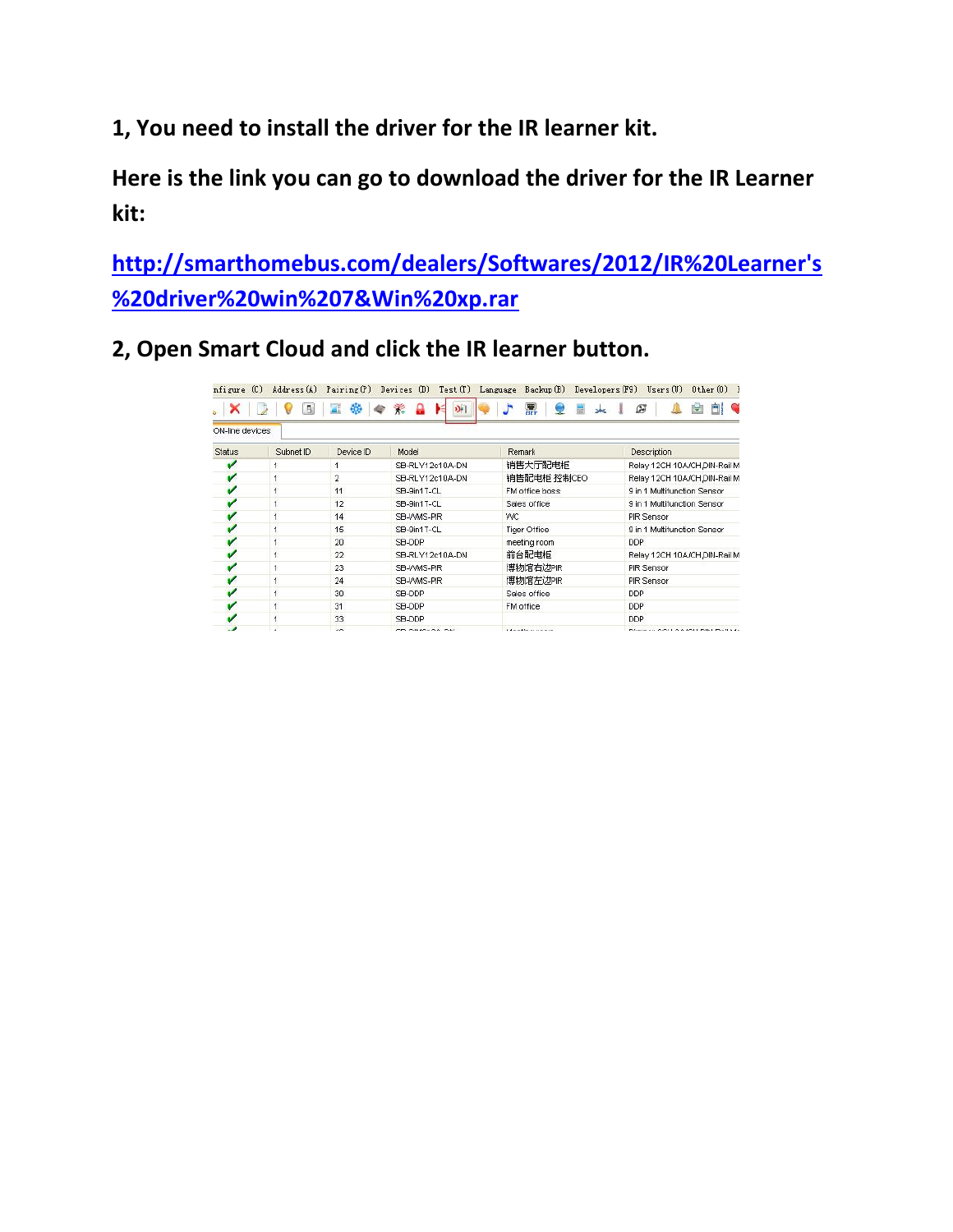## **3,Click the button named "Ready for learning the code" to be ready:**

| Infrared tried code<br>IR Learner             | Data backup and restore |                                                 |
|-----------------------------------------------|-------------------------|-------------------------------------------------|
| Learning mode                                 |                         |                                                 |
| Step 1 Ready for learning the code            |                         |                                                 |
|                                               | Wait                    | Ready for learning the code                     |
|                                               |                         |                                                 |
| Step 2 Learning the code                      |                         |                                                 |
|                                               |                         |                                                 |
|                                               |                         | Click here to be ready for<br>learning IR Codes |
|                                               |                         |                                                 |
|                                               |                         |                                                 |
|                                               |                         |                                                 |
|                                               |                         |                                                 |
|                                               |                         |                                                 |
|                                               |                         |                                                 |
|                                               |                         |                                                 |
|                                               |                         |                                                 |
|                                               |                         | Show the learnt code<br>Clear                   |
| Step 3 Test learning result                   |                         |                                                 |
| Select button stroke type                     |                         | Try the button<br>Ÿ                             |
|                                               |                         |                                                 |
| Step 4 upload the learnt code to the database |                         |                                                 |
| Select device                                 |                         | Device setup<br>×                               |
|                                               |                         |                                                 |
| Remark of current code                        |                         | Upload to the database                          |
| Conversion between Infrared codes             |                         |                                                 |
| Change long code into short ones.             |                         |                                                 |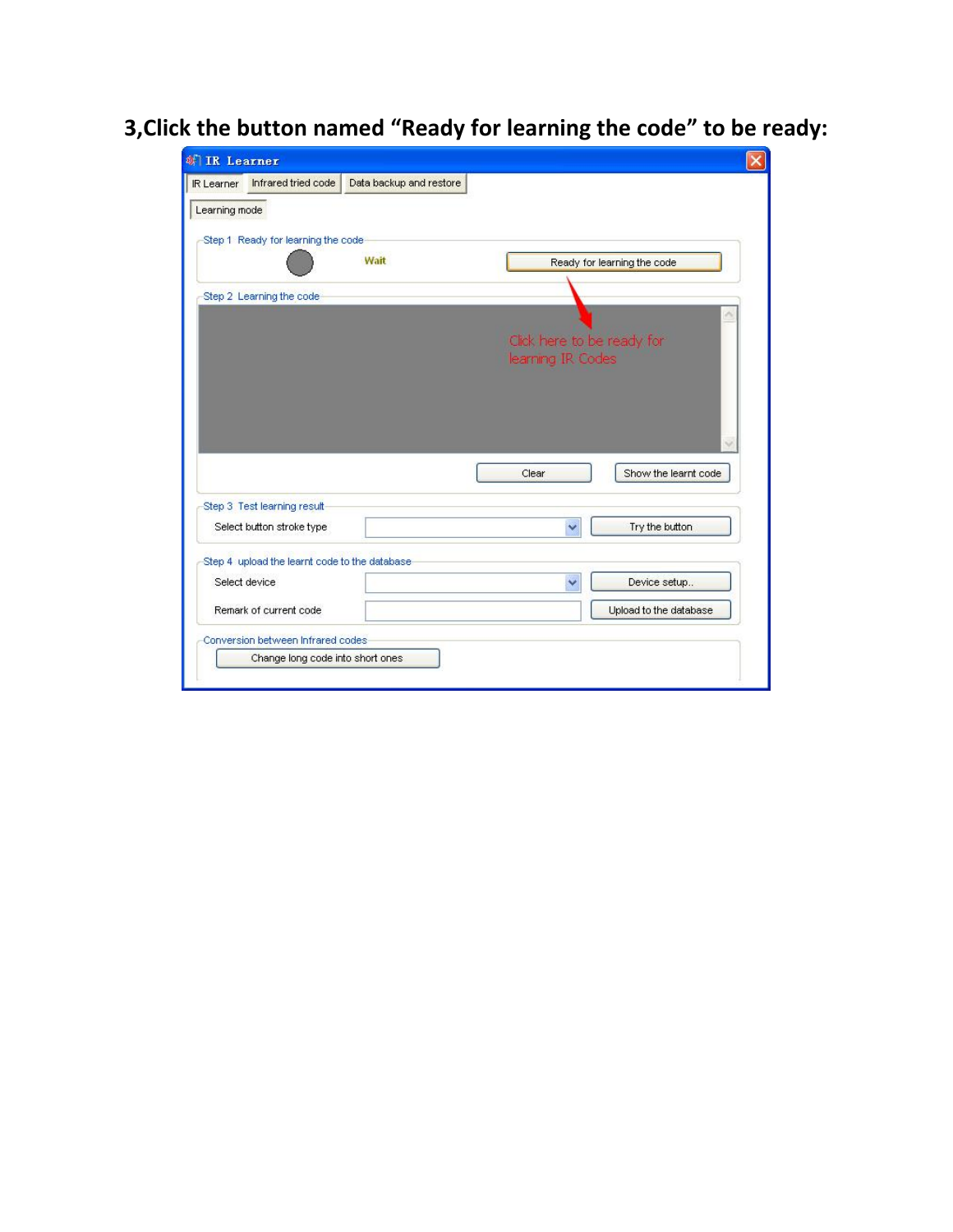|               | IR Learner Infrared tried code                | Data backup and restore        |              |                             |
|---------------|-----------------------------------------------|--------------------------------|--------------|-----------------------------|
| Learning mode |                                               |                                |              |                             |
|               | Step 1 Ready for learning the code            |                                |              |                             |
|               |                                               | <b>Status of learning code</b> |              | Ready for learning the code |
|               | Step 2 Learning the code                      |                                |              |                             |
|               |                                               |                                |              |                             |
|               |                                               |                                |              |                             |
|               |                                               |                                |              |                             |
|               |                                               |                                |              |                             |
|               |                                               |                                |              |                             |
|               |                                               |                                |              |                             |
|               |                                               |                                |              |                             |
|               |                                               |                                |              |                             |
|               |                                               |                                |              |                             |
|               |                                               |                                |              |                             |
|               |                                               |                                | Clear        | Show the learnt code        |
|               |                                               |                                |              |                             |
|               | Step 3 Test learning result                   |                                |              |                             |
|               | Select button stroke type                     |                                | Ÿ            | Try the button              |
|               |                                               |                                |              |                             |
|               | Step 4 upload the learnt code to the database |                                |              |                             |
|               | Select device                                 |                                | $\checkmark$ | Device setup                |
|               | Remark of current code                        |                                |              | Upload to the database      |
|               | Conversion between Infrared codes             |                                |              |                             |

**4, Hold a remote towards the IR Learner kit and press the button which one you want to learn.**

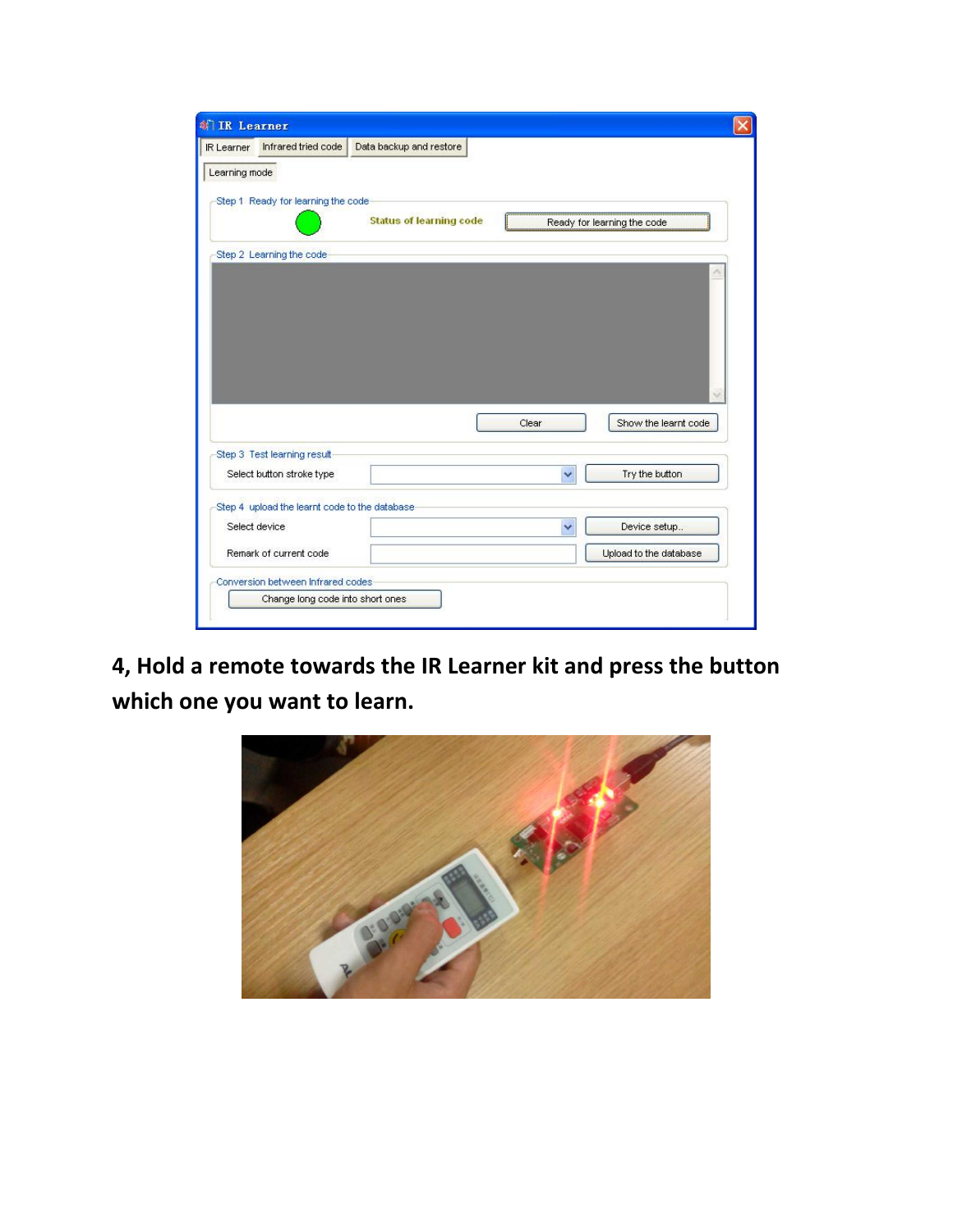**5, Then select the button stroke type with "Single press" and hold the IR learner kit towards the device. For example a AC. And then click "try the button". If the AC works like by using a remote to control that. Then it means the IR code was learned succeed.**

| IR Learner    | Infrared tried code                                                   | Data backup and restore |       |                             |
|---------------|-----------------------------------------------------------------------|-------------------------|-------|-----------------------------|
| Learning mode |                                                                       |                         |       |                             |
|               | Step 1 Ready for learning the code                                    |                         |       |                             |
|               |                                                                       | Wait                    |       | Ready for learning the code |
|               | Step 2 Learning the code                                              |                         |       |                             |
|               | (1):Learning code success                                             |                         |       |                             |
|               |                                                                       |                         |       |                             |
|               |                                                                       |                         |       |                             |
|               |                                                                       |                         |       |                             |
|               |                                                                       |                         |       |                             |
|               |                                                                       |                         |       |                             |
|               |                                                                       |                         |       |                             |
|               |                                                                       |                         |       |                             |
|               |                                                                       |                         |       |                             |
|               |                                                                       |                         |       |                             |
|               |                                                                       |                         |       |                             |
|               |                                                                       | Select this type        | Clear | Show the learnt code        |
|               |                                                                       |                         |       |                             |
|               | Step 3 Test learning result                                           |                         |       |                             |
|               | Select button stroke type                                             |                         | v     | Try the button              |
|               |                                                                       | Single press            |       |                             |
|               | Step 4 upload the learnt code to the Hold                             |                         |       |                             |
|               | Select device                                                         | Consecutive press       | ▽     | Device setup                |
|               |                                                                       |                         |       |                             |
|               | Remark of current code                                                |                         |       | Upload to the database      |
|               |                                                                       |                         |       |                             |
|               | Conversion between Infrared codes<br>Change long code into short ones |                         |       |                             |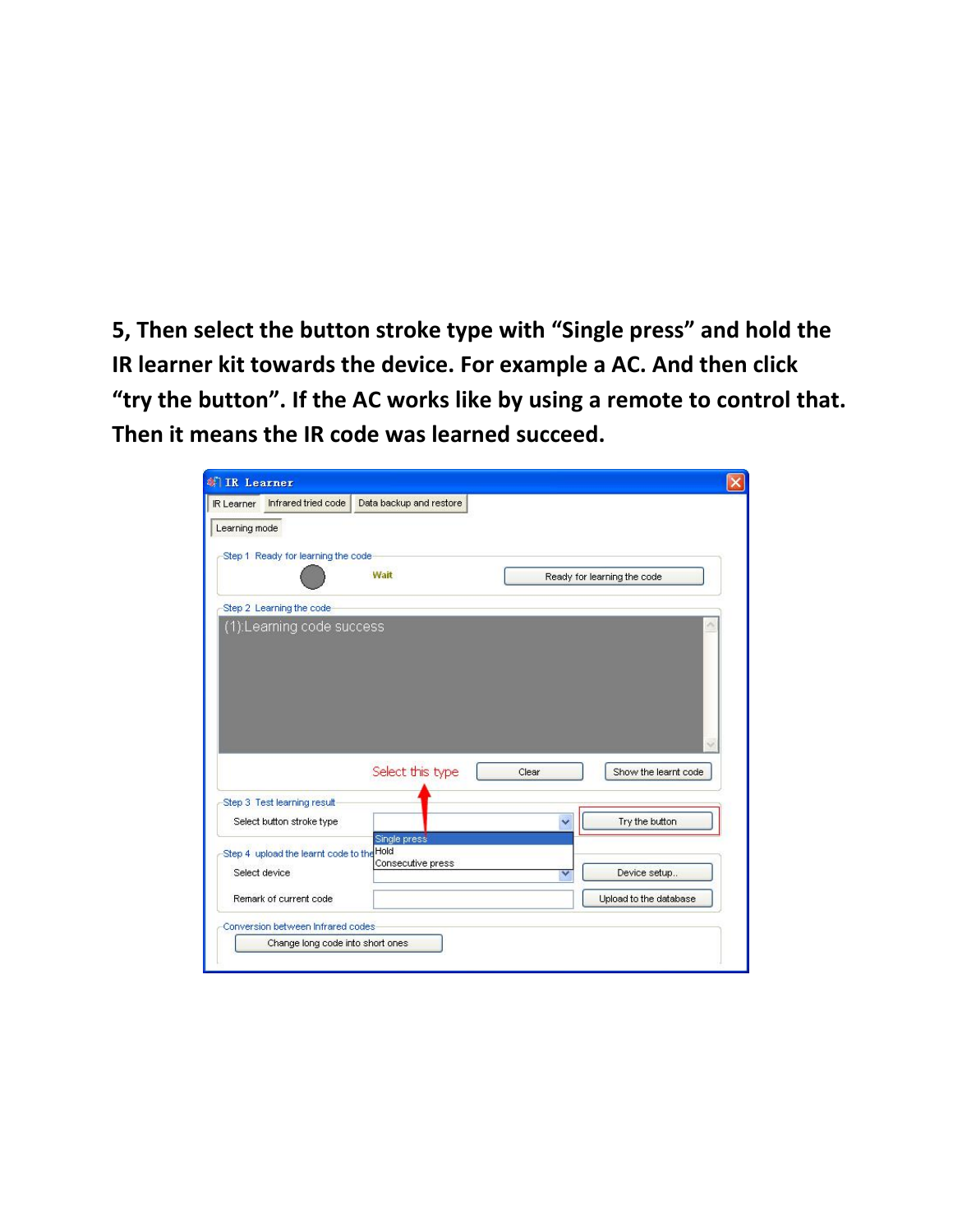**6, Select the device you put the IR code. If the it is a new device. You need to setup a new one.**

| Device information |                                      |                                                                | Add device |                              |   |                           |  |
|--------------------|--------------------------------------|----------------------------------------------------------------|------------|------------------------------|---|---------------------------|--|
| ID                 | Remark                               | ۸                                                              |            |                              |   |                           |  |
|                    | Music on                             |                                                                | Remark     |                              |   | Then click Add            |  |
| $\overline{2}$     | AUX AC                               |                                                                |            | Add                          |   |                           |  |
| 3                  | GREE YB0F2                           |                                                                |            | Please type the Device name, |   | ady for learning the code |  |
| 4                  | G4 Remote Control                    |                                                                |            | For example TV or AC<br>ID:  |   |                           |  |
| 5                  | kelonAC                              |                                                                |            |                              |   |                           |  |
| 6                  | adam                                 |                                                                | Remark     | Music on                     |   |                           |  |
| $\overline{7}$     | spenc                                |                                                                |            | Save                         |   |                           |  |
| 8                  | D-BOX                                |                                                                |            |                              |   |                           |  |
| 9                  | Muhammed AC                          |                                                                |            | Delete                       |   |                           |  |
| 10                 | Midea rn51b                          |                                                                |            |                              |   |                           |  |
| 11                 | Andrio TV                            |                                                                |            | Exit                         |   |                           |  |
| 12                 |                                      |                                                                |            |                              |   | Show the learnt code      |  |
| 13                 | <b>Amin</b>                          |                                                                |            |                              |   |                           |  |
| 14                 | Amin bathroom TV                     | v                                                              |            |                              |   |                           |  |
| $\leftarrow$       |                                      | $\rightarrow$                                                  |            |                              | v | Try the button            |  |
| 52<br>75<br>99     | SB-IR-UN<br>SB-3SBXS-W<br>SB-RSIP-DN | Step 4 upload the learnt code to the database<br>Select device |            |                              | v | Device setup              |  |
| 134                | SB-3BS                               |                                                                |            |                              |   |                           |  |
| 150                | SB-4LED-DCV                          | Remark of current code                                         |            |                              |   | Upload to the database    |  |
| 151                | SB-4LED-DCV                          | Conversion between Infrared codes                              |            |                              |   |                           |  |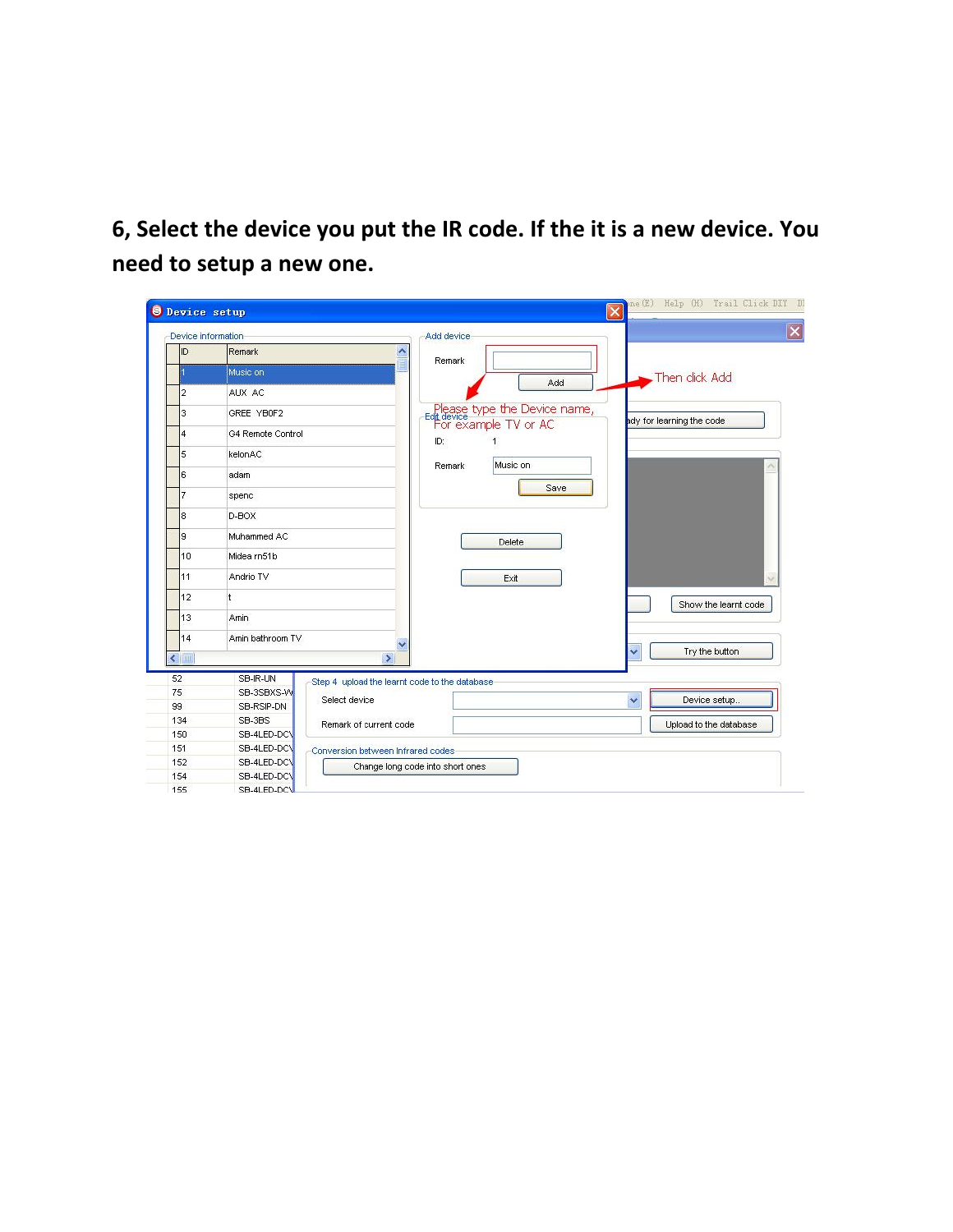**7, After you selected the device or setup a new device. You need to remark the IR code. Because one device like a AC has many IR codes to control that. You need to remark them with different name for reference.**

| Infrared tried code<br><b>IR</b> Learner                 | Data backup and restore |       |                                                                           |
|----------------------------------------------------------|-------------------------|-------|---------------------------------------------------------------------------|
| Learning mode                                            |                         |       |                                                                           |
| Step 1 Ready for learning the code                       |                         |       |                                                                           |
|                                                          | Wait                    |       | Ready for learning the code                                               |
| Step 2 Learning the code                                 |                         |       |                                                                           |
| (1):Learning code success                                |                         |       |                                                                           |
| (1):Testing code success                                 |                         |       |                                                                           |
|                                                          |                         |       |                                                                           |
|                                                          |                         |       |                                                                           |
|                                                          |                         |       |                                                                           |
|                                                          |                         |       |                                                                           |
|                                                          |                         |       |                                                                           |
|                                                          |                         |       |                                                                           |
|                                                          |                         |       |                                                                           |
|                                                          |                         | Clear | Show the learnt code                                                      |
|                                                          |                         |       |                                                                           |
| Step 3 Test learning result<br>Select button stroke type | Single press            |       | Try the button                                                            |
| Step 4 upload the learnt code to the database            |                         |       |                                                                           |
| Select device                                            | AUX AC                  | ٧     | Device setup                                                              |
| Remark of current code                                   |                         |       | Upload to the database                                                    |
| Conversion between Infrared codes                        |                         |       |                                                                           |
| Change long code into short ones                         |                         |       | Then please type the name of the IR<br>Code, for example: On, off, temp+, |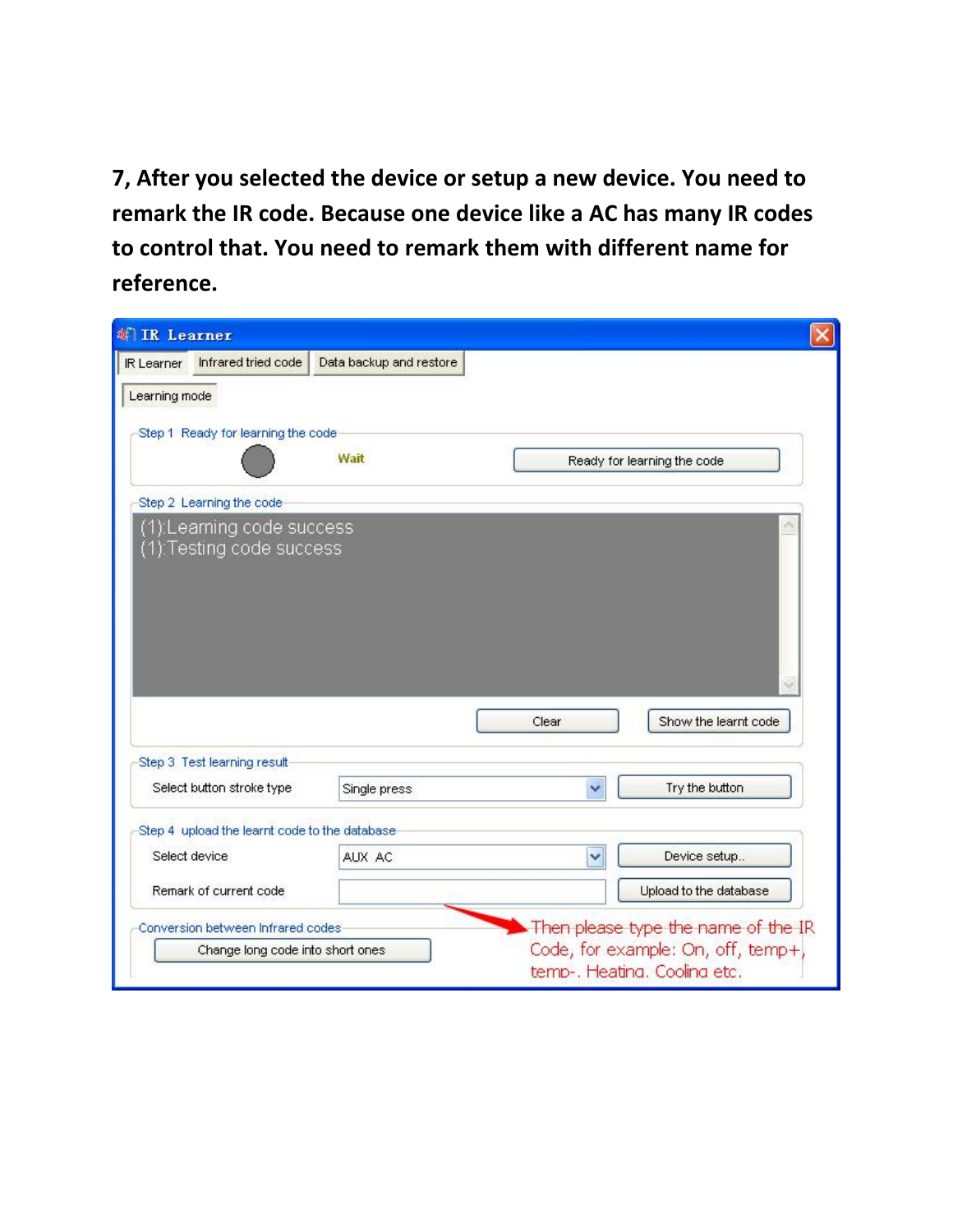## **8, Then upload the IR code to the Smart Cloud database.**

| Infrared tried code<br>IR Learner                              | Data backup and restore                                                                              |                   |                                                    |
|----------------------------------------------------------------|------------------------------------------------------------------------------------------------------|-------------------|----------------------------------------------------|
| Learning mode                                                  |                                                                                                      |                   |                                                    |
| Step 1 Ready for learning the code                             |                                                                                                      |                   |                                                    |
|                                                                | <b>Ready for getting data</b>                                                                        |                   | Ready for learning the code                        |
| Step 2 Learning the code                                       |                                                                                                      |                   |                                                    |
| 84<br>5<br>84<br>05<br>06<br>П                                 | 04 02 02 02 02 02 02 02 02 01 02 02 02 02 02<br>02<br>12 02 02 02 0                                  | 02.02.02          | 木<br>IR Learner                                    |
| m<br>П2<br>ర<br>84 08 02 02 01 01 01 01                        | 02 02 02 02<br>01 03 62 04 38<br>-02.02<br>02<br>i): 84 09 02 41 00 D5 00 43 00 48 00 45 00 00 00 38 | 02 02 02<br>Clear | Ξ<br>Upload success!<br>确定<br>Show the learnt code |
| Step 3 Test learning result<br>Select button stroke type       |                                                                                                      | $\checkmark$      | Try the button                                     |
|                                                                | Single press                                                                                         |                   |                                                    |
| Step 4 upload the learnt code to the database<br>Select device |                                                                                                      |                   |                                                    |
|                                                                | AUX AC                                                                                               |                   | Device setup                                       |
| Remark of current code                                         | temp-                                                                                                |                   | Upload to the database                             |